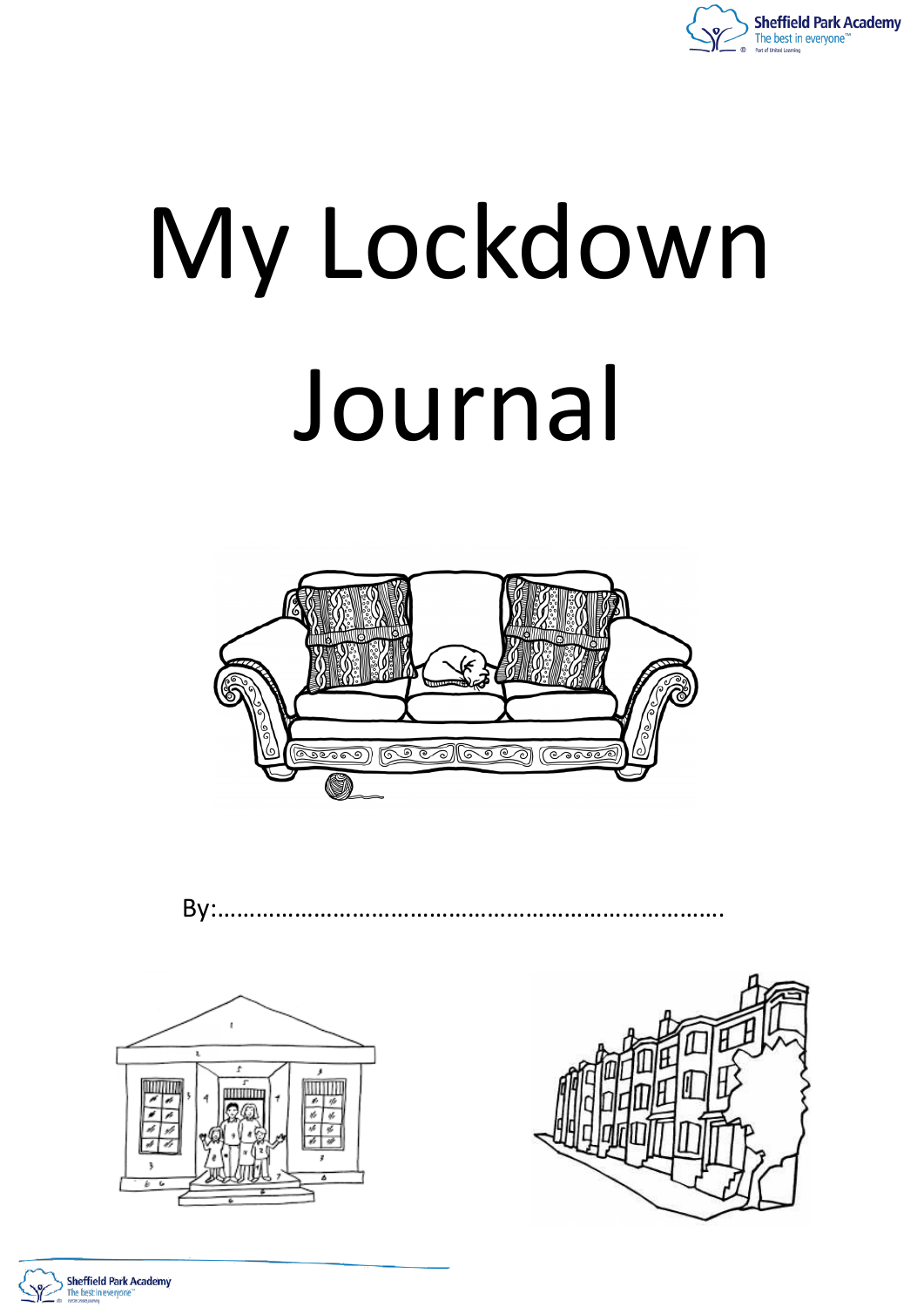



# What's in this book?

Activities to help you record your time in lockdown during the Covid-19 pandemic.

## Why?

People might choose to fill in this book for different reasons. We are living through an important time in human history. This might feel exciting, or scary. It might feel boring. But it's definitely very different to normal! It will be interesting in the future to look back at people's journals and see all the things we did during this time.

Most of us will have been away from our schools, friends and some family members. If we fill in a journal, it helps us to remember and show them all the things we did while we were apart. If you show this to a teacher, it might even help them to get to know you better and learn about the things you like to do outside of school.

## How do I fill it out?

It's completely up to you! You might want to pick sections you're interested in and just complete those. You might want to fill the whole book. You might want to fill it a bit at a time, or all in one. You can stick things in, add pages and colour it. There's sections for writing, but if you don't want to write, you don't have to—you could draw pictures, stick in photos, or use the topics on each page to make short video journals or vlogs. The back of each page is blank so that you can add any extra information you want onto it.

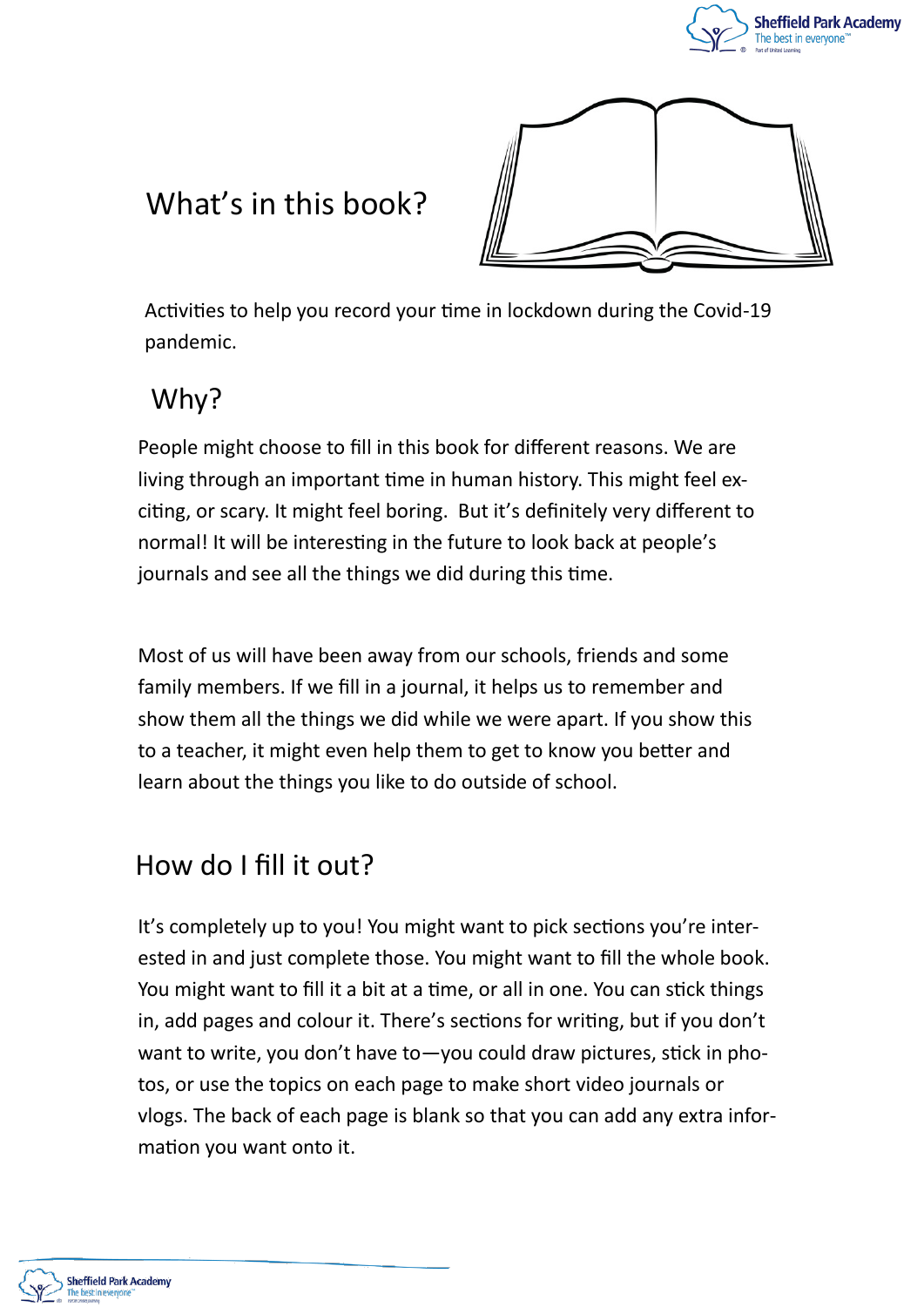

## Routines and Changes



Lockdown has changed everyone's routines. We aren't doing the activities we normally do such as going to school, socialising with friends and family, or taking day trips to interesting places. Many people aren't working or are working from home. Some people—called 'essential workers' - are still working, but their jobs are very different now too. If you live with an essential worker, they may be more tired and stressed and may be working different hours. These things can affect the routines of everyone in the house too.

My routine before lockdown:

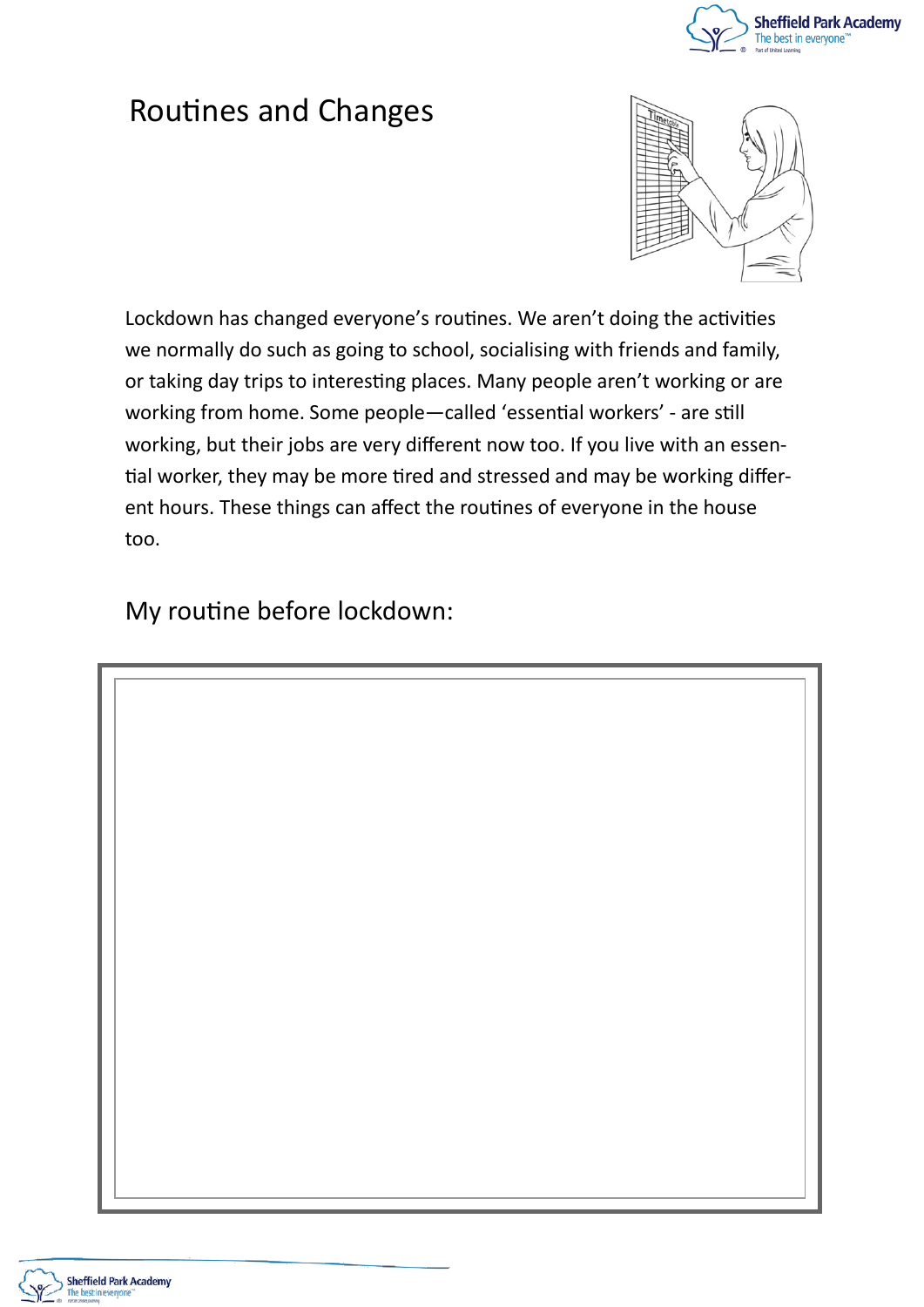

My routine now:

#### What do I miss about my old routine?

…………………………………………………………………………………………………………………………… …………………………………………………………………………………………………………………………… …………………………………………………………………………………………………………………………… …………………………………………………………………………………………………………………………...

#### What am I glad that I no longer have to do? What am I happy I now have time for?

………………………………………………………………………………………………………………………… ………………………………………………………………………………………………………………………… ………………………………………………………………………………………………………………………… ………………………………………………………………………………………………………………………… ………………………………………………………………………………………………………………………...

My new routine is…

| <b>Really bad, I hate it Bad, I don't like it Ok, I don't mind it It's good, I like it</b> |  | <b>It's really good.</b> I |
|--------------------------------------------------------------------------------------------|--|----------------------------|
|                                                                                            |  | love it                    |

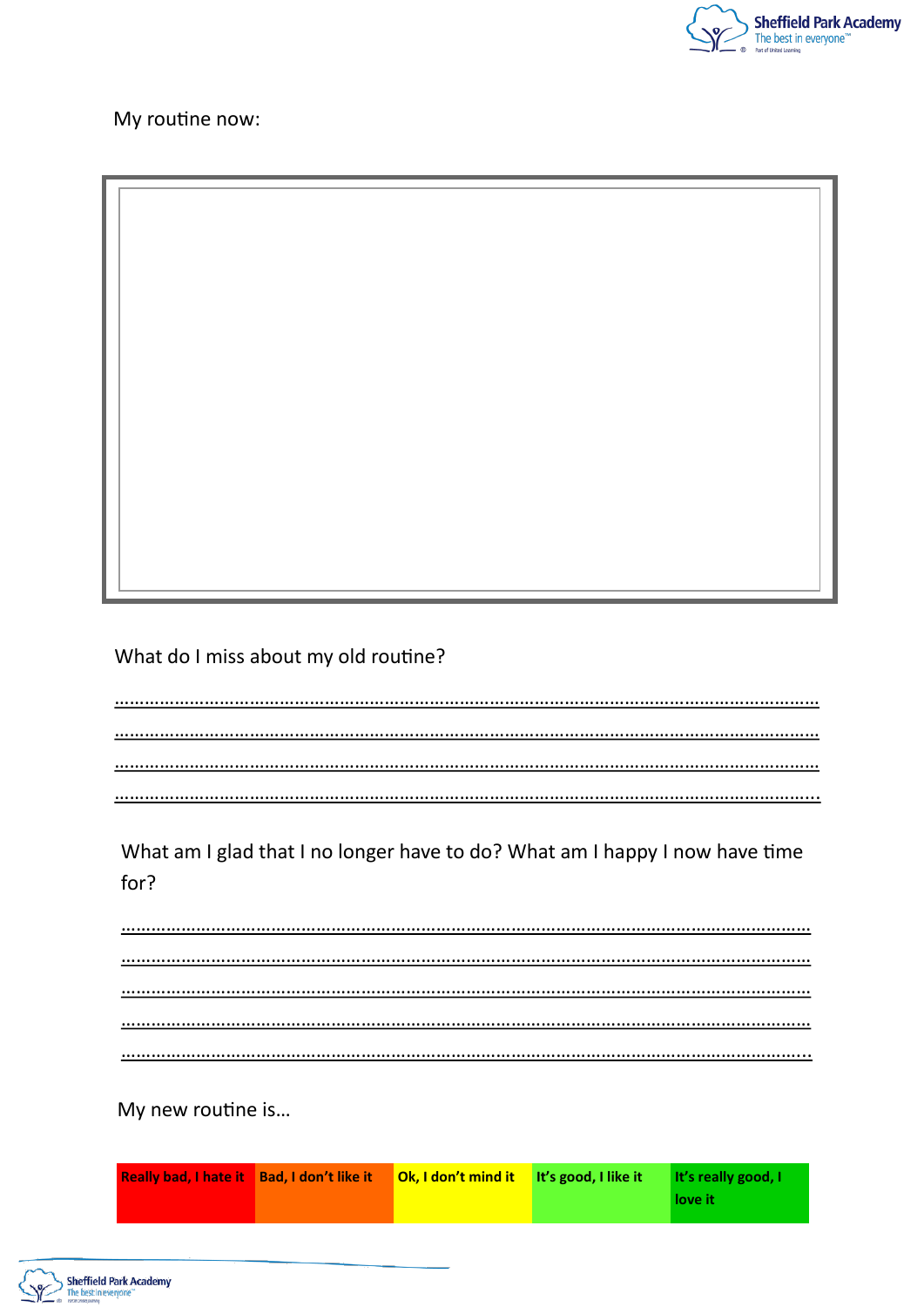

# 'Keeping In Touch': Communication During Lockdown

You may have heard the phrase 'keeping in touch' quite a lot recently. It means staying in contact with others, by writing, texting, phoning, emailing or video messaging them.

It can be hard to do this when we aren't allowed to visit each other and when we do not go to our normal places such as school or work. Some people can feel very lonely without visitors, especially if they are elderly or live alone, so it is nice to help them feel less alone by contacting them in one of these ways.



Keeping in touch with people we know let's them know that we are safe and well. It can be interesting to hear about the different things others are doing with their time during lockdown, too.

### Who have you kept in touch with and how?

Maybe you could write a letter to a relative or make them a short video about something interesting. You could even try making a card or postcard with a photo or drawing on to send to them.

Make a list here of people you have 'kept in touch' with. You can add people you would like to 'keep in touch' with but haven't too:

………………………………………..

………………………………………

………………………………………..

………………………………………..

………………………………………..

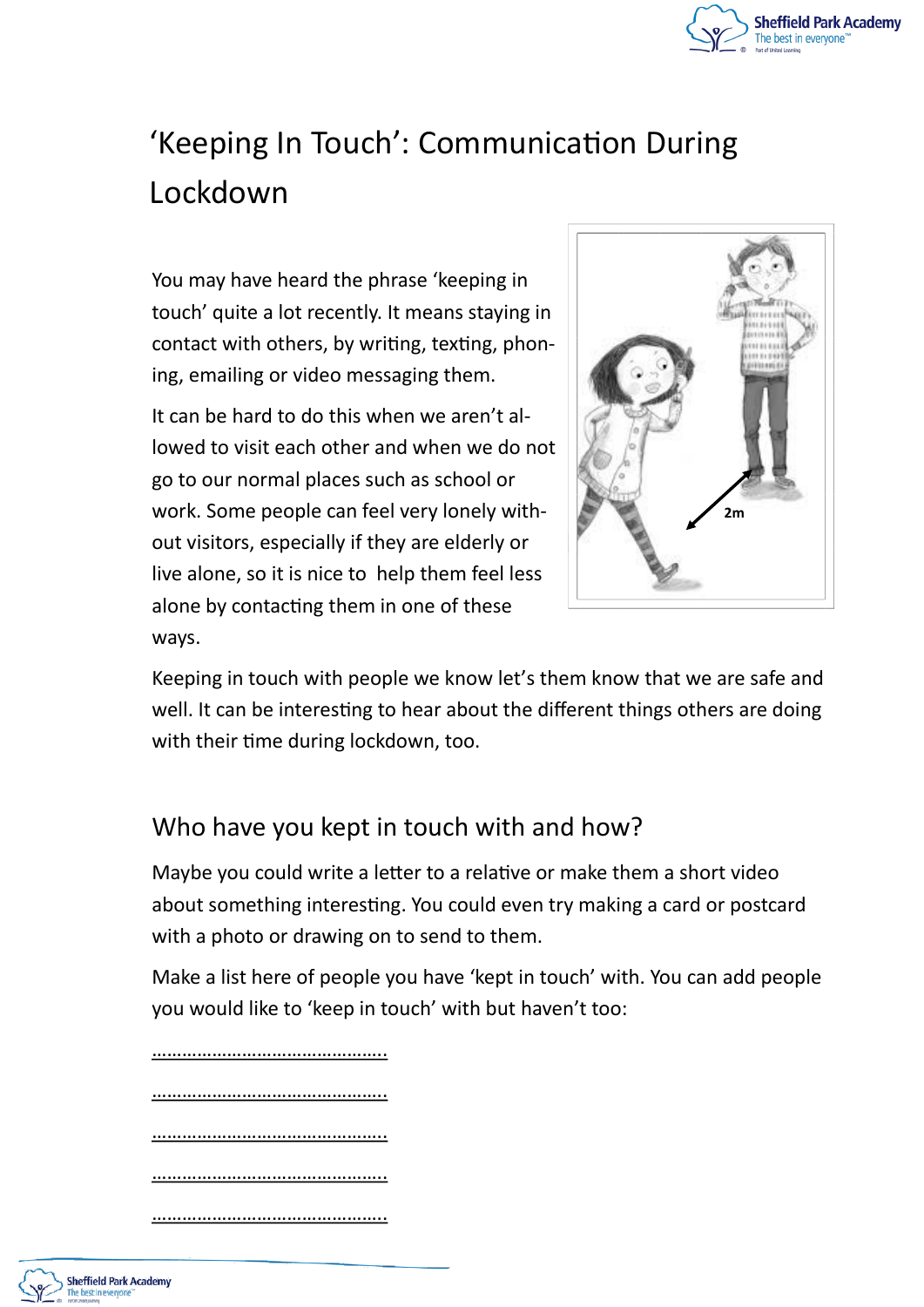



Even though we are in lockdown, we may still want to celebrate birthdays, religious holidays or successes—we might just need to do different things to celebrate! For example, you might normally have a birthday party with your friends every year, or a big religious celebration meal. In lockdown, we can't do these things, so we might use video messaging to celebrate with those outside our household, or plan a small gathering for those we live with. You may have celebrated NHS workers and carers by clapping outside your house, too.

Have you celebrated anything during lockdown?

### What was different?

## What was the same?

…………………………………………………………………………………… …………………………………………………………………………………… …………………………………………………………………………………… …………………………………………………………………………………...

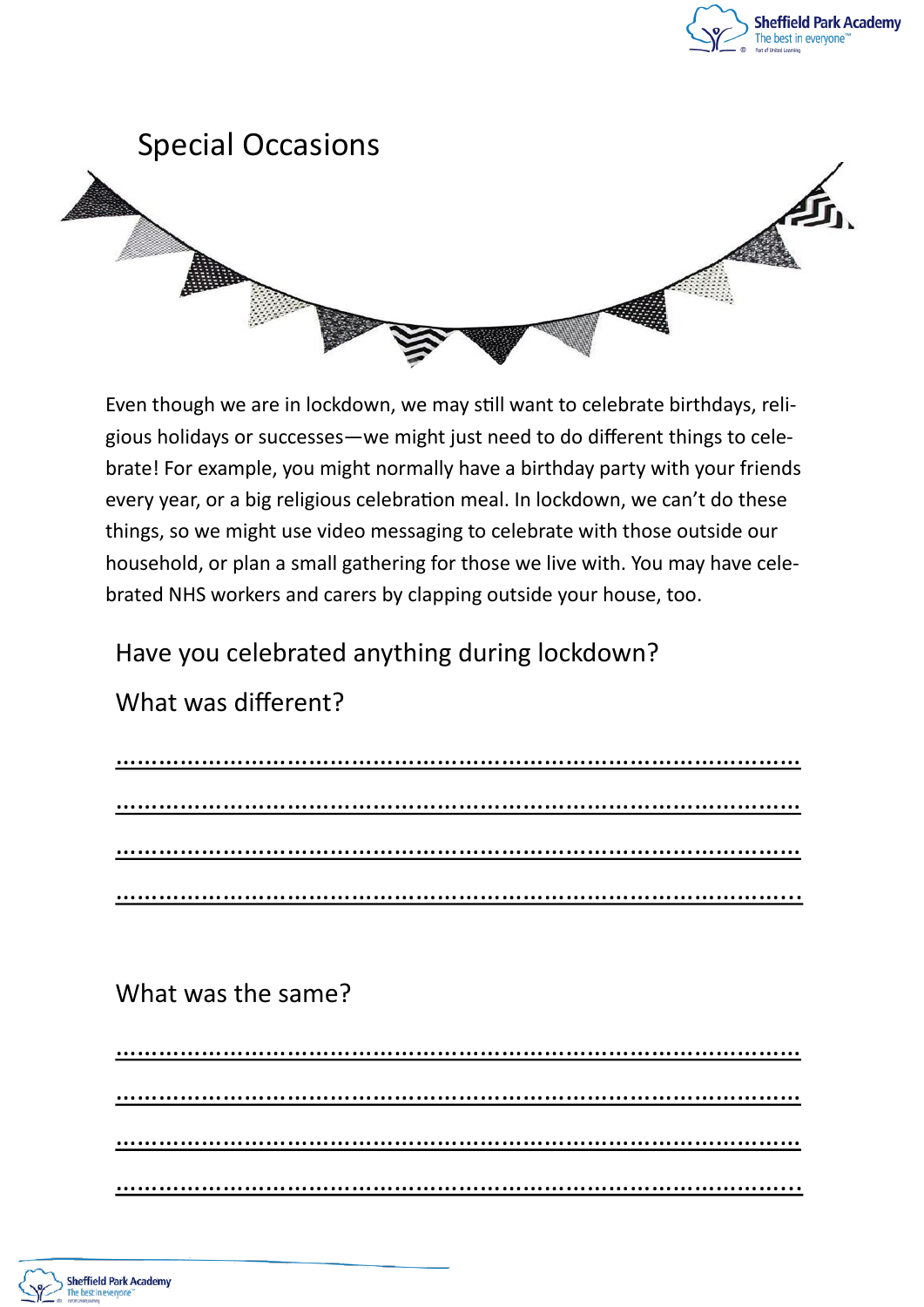

# Activities I've Done







Staying at home keeps us all safe, but it does mean that we can't do some of our usual activities, like board gaming or playing sports with friends. Lots of people have thought up imaginative ways to enjoy some of their usual hobbies, such as playing games over Zoom, accessing online fitness classes or turning their gardens into home gyms. Others are happy that they have extra time to engage in solitary hobbies such as reading, arts and crafts or music.

You might have seen memes online which tell you that you should be using lockdown to do lots of different activities, but not everyone wants to do lots of different things and that's ok. You may prefer to do a couple of familiar activities, especially if staying at home is making you feel worried or frustrated.

# What kinds of activities have you done during lockdown?

# **Staying at Home: Activities I've Done Day Morning Afternoon Evening Monday Tuesday Wednesday Thursday Friday Saturday Sunday**

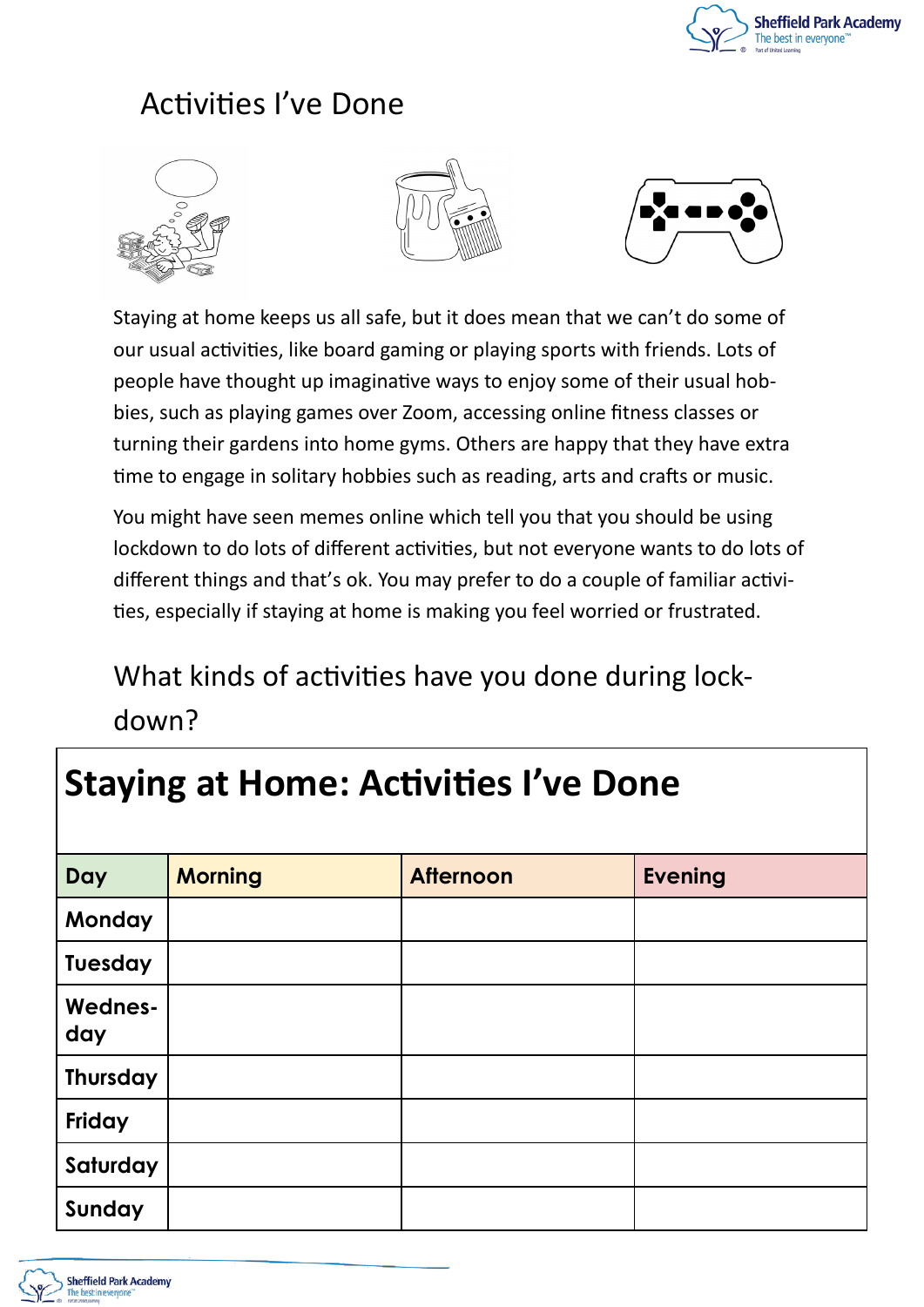

## The News



Covid-19 is in the news all the time currently. This is because it such a big, life-changing event for most countries in the world. A lot of people are worried about the virus and this is ok— we have all had our lives changed very quickly and may be concerned about becoming unwell. If we are worrying **all the time** or **most of the time** about the virus, this can be very exhausting and could start to hurt our mental health. If you are worried **all the time** or **most of the time** about the virus, you may want to skip this section and move onto another.

Here, you can cut and paste, write or draw, news articles or information you have learned about Covid-19 during lockdown. Remember that it is important to get your information from good, accurate sources. If you aren't sure what are good sources, there are some links at the end of the booklet to help you.

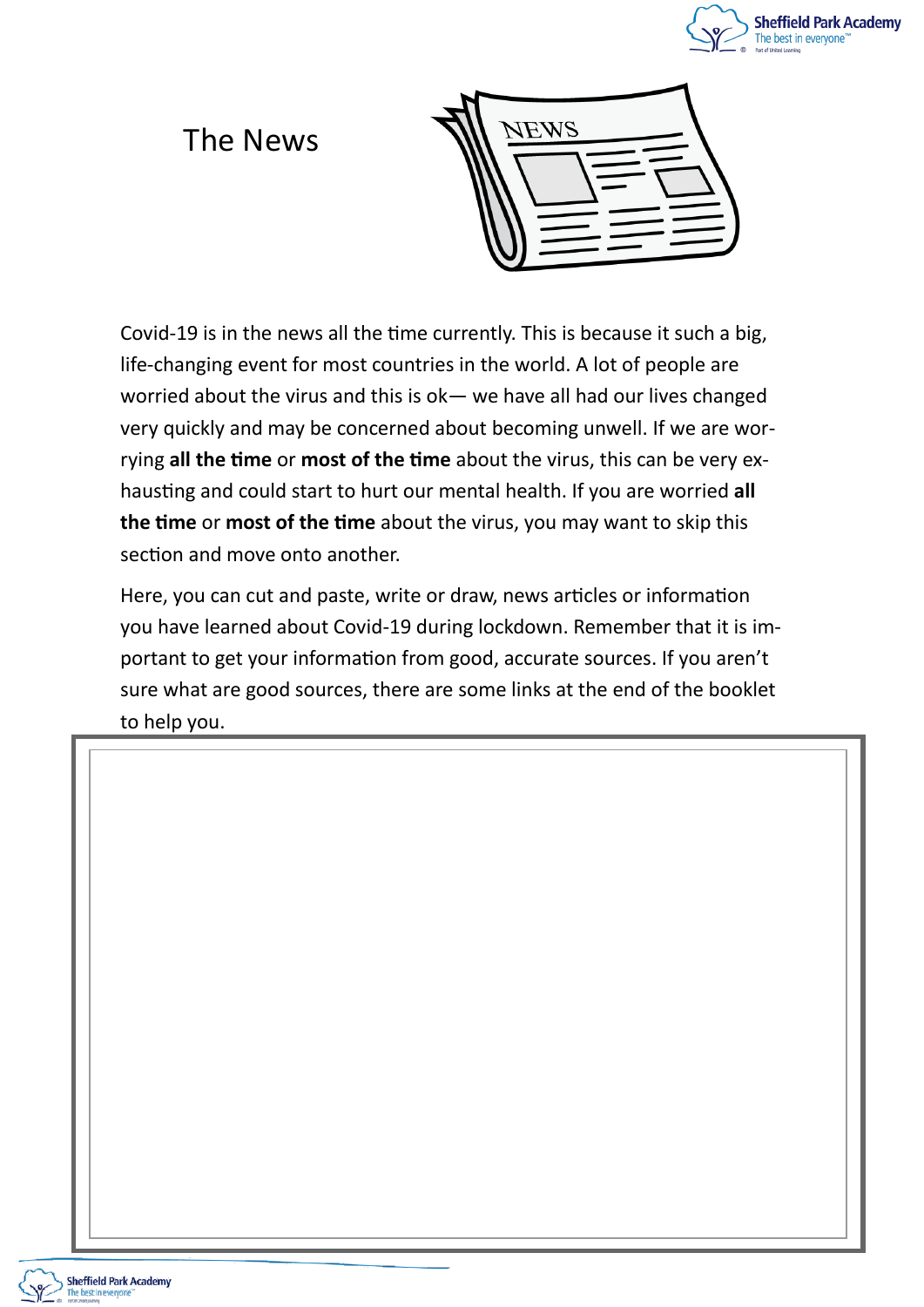



# My Feelings About Lockdown





There is no right or wrong way to feel about lockdown: we may all feel differently and that's ok. Some people are grateful of the opportunity to rest, relax and not have social or work demands on them. Some people are scared or worried for themselves or their loved ones. Essential workers may be working longer hours and might be very tired. Some people are just...bored!

Can you identify some of the feelings you've had during lockdown on this wheel? They may have changed a lot from day to day and this is ok. Some days we might feel happy and relaxed and other days worried or stressed, for example.



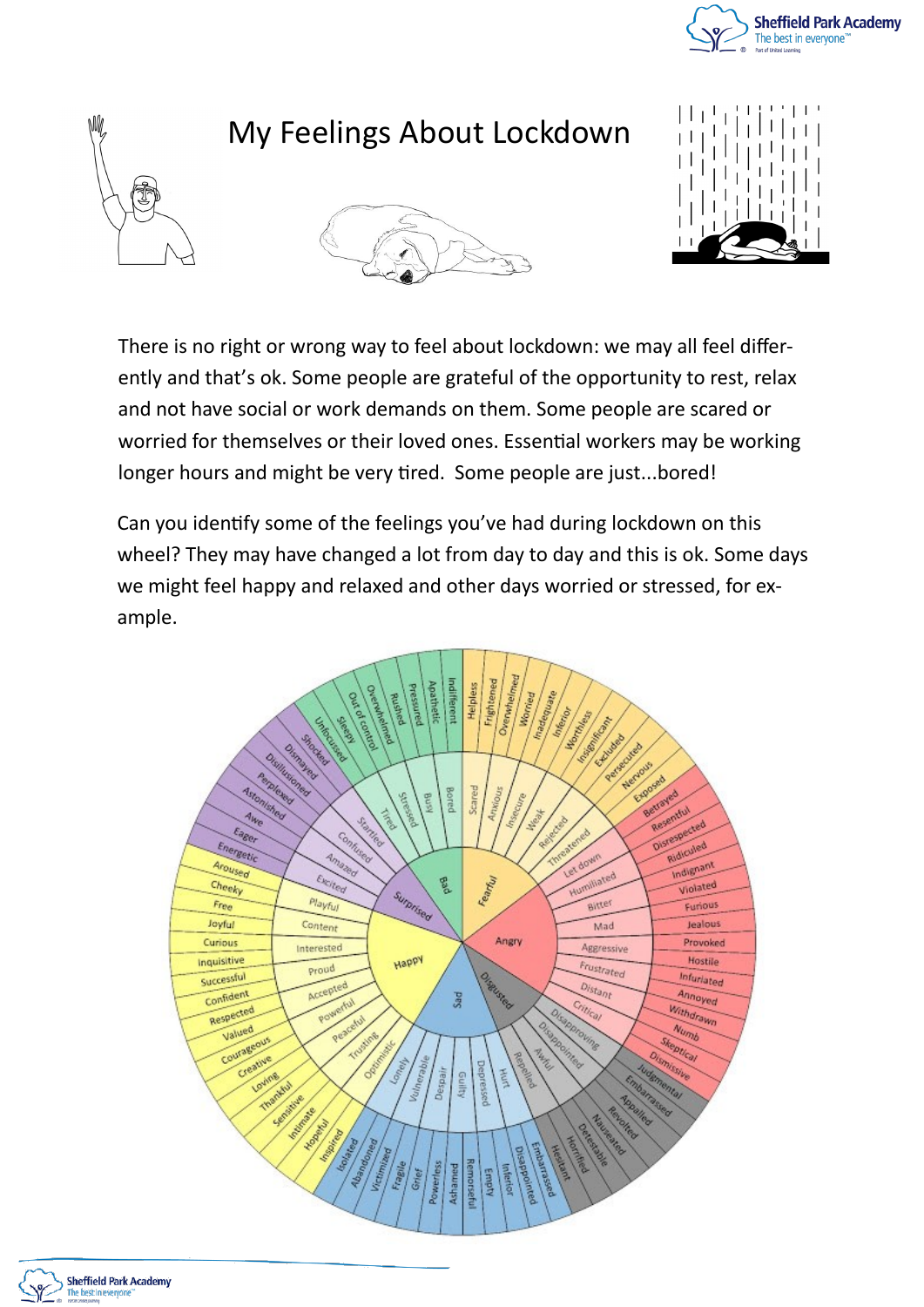

What has helped you when you were feeling worried, frustrated or sad? It might be engaging in a favourite relaxing activity or interest, using a fidget

toy, taking time away from others, or talking to someone close to you.

| How I felt         | What I did                      | How I felt afterwards                                                             |
|--------------------|---------------------------------|-----------------------------------------------------------------------------------|
| Eg. Sad and lonely | Eg. Talked to my friends online | Eg. I still felt a bit sad that I could-<br>n't see them, but I felt less lonely. |
|                    |                                 |                                                                                   |
|                    |                                 |                                                                                   |
|                    |                                 |                                                                                   |

Some of us might feel very out of control during lockdown—we don't know what's going to happen next and nobody knows when we will go back to our normal routines. Sometimes doing activities to help the stressful situation can make us feel more in control. This can also help with boredom or feeling 'stuck' doing the same thing all the time.

- Take part in online fundraising: there are lots of different campaigns and activities;
- Create a rainbow poster or bunting for your front window. These celebrate the NHS workers who are fighting the pandemic in hospitals and also cheer people up when they are passing your house;
- Organise an online event with your friends. This could just be a weekly time when you all come online together and chat, or something more formal like a D&D session;
- If you like to craft and sew, lots of people are making scrubs (the loose pyjama-like clothing nurses wear) and face masks for healthcare workers;
- Send a letter or make a phone call to someone you know who is lonely. This might even be your own grandparents—lots of people are missing their grandchildren and other extended family during lockdown.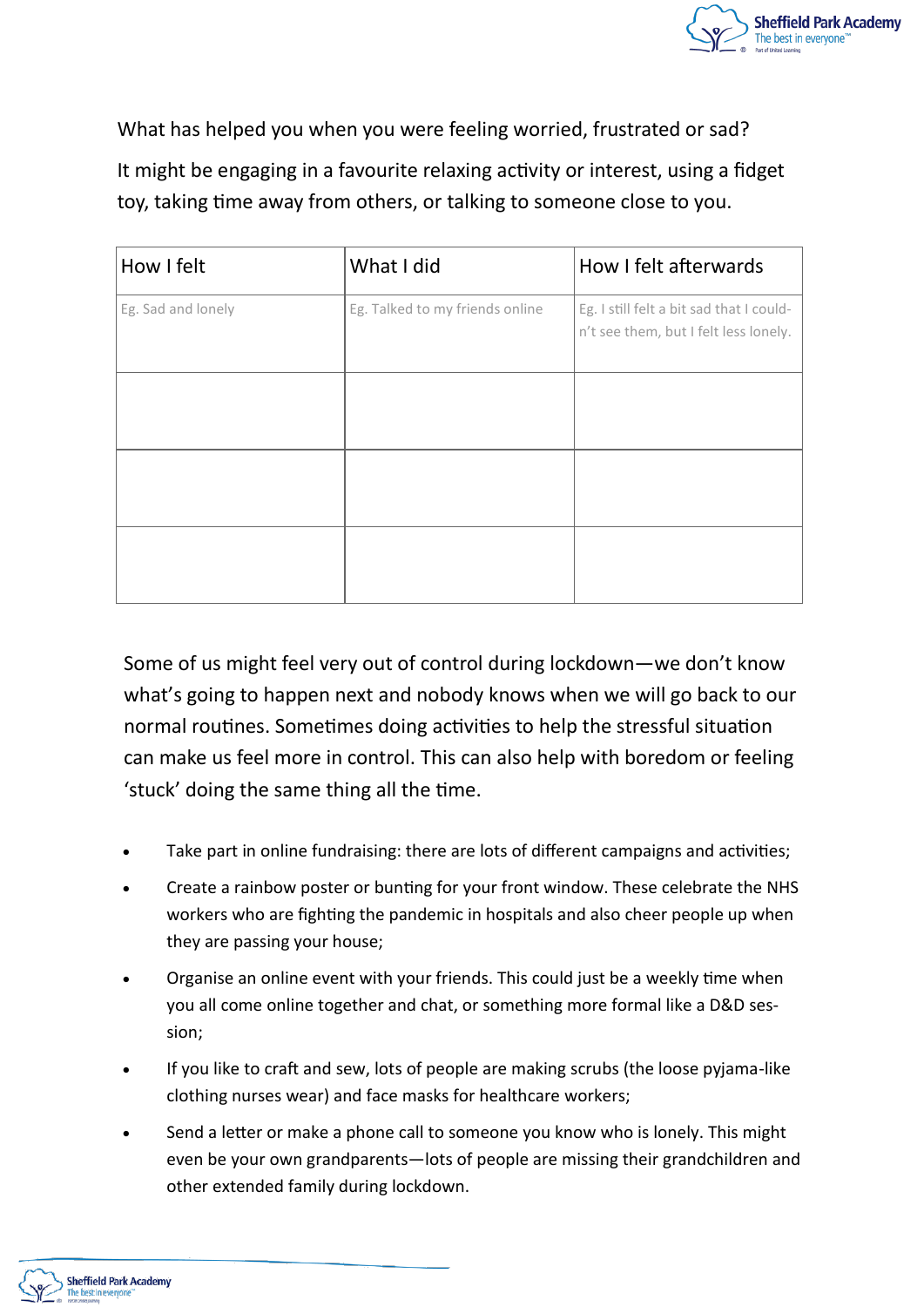

# Coming Out Of Lockdown





Sod human

**Excited human** 

How we feel about coming out of lockdown and starting to return to our usual routines, is probably dependent on how we felt about being in lockdown in the first place. In other words, if you hated being in lockdown, you're probably happy to be coming out of it. If you liked it, you may be anxious or disappointed about returning to normal. There isn't a right or wrong way to feel, even those who didn't like being in lockdown may have got used to it and not want things to change suddenly.

It can help to identify any worries we have, as well as looking at the positives of the situation.

……………………………………………………………………………………………………………………………………………………………………………… ……………………………………………………………………………………………………………………………………………………………………………… ……………………………………………………………………………………………………………………………………………………………………………… ………………………………………………………………………………………………………………………………………………................................. ..................................................................................................................................................................................... ..................................................................................................................................................................................... ..................................................................................................................................................................................... .....................................................................................................................................................................................

Things I'm looking forward to about coming out of lockdown:

E.g. Seeing my friends again, going shopping, joining in with my previous activity groups

Things I'm not looking forward to about coming out of lockdown:

E.g. Having to get up for school again, not being able to do my hobbies as much, shops being more crowded

………………………………………………………………………………………………………………………… ………………………………………………………………………………………………………………………… ………………………………………………………………………………………………………………………… ………………………………………………………………………………………………………………………… ………………………………………………………………………………………………………………………… …………………………………………………………................................................................... ...............................................................................................................................